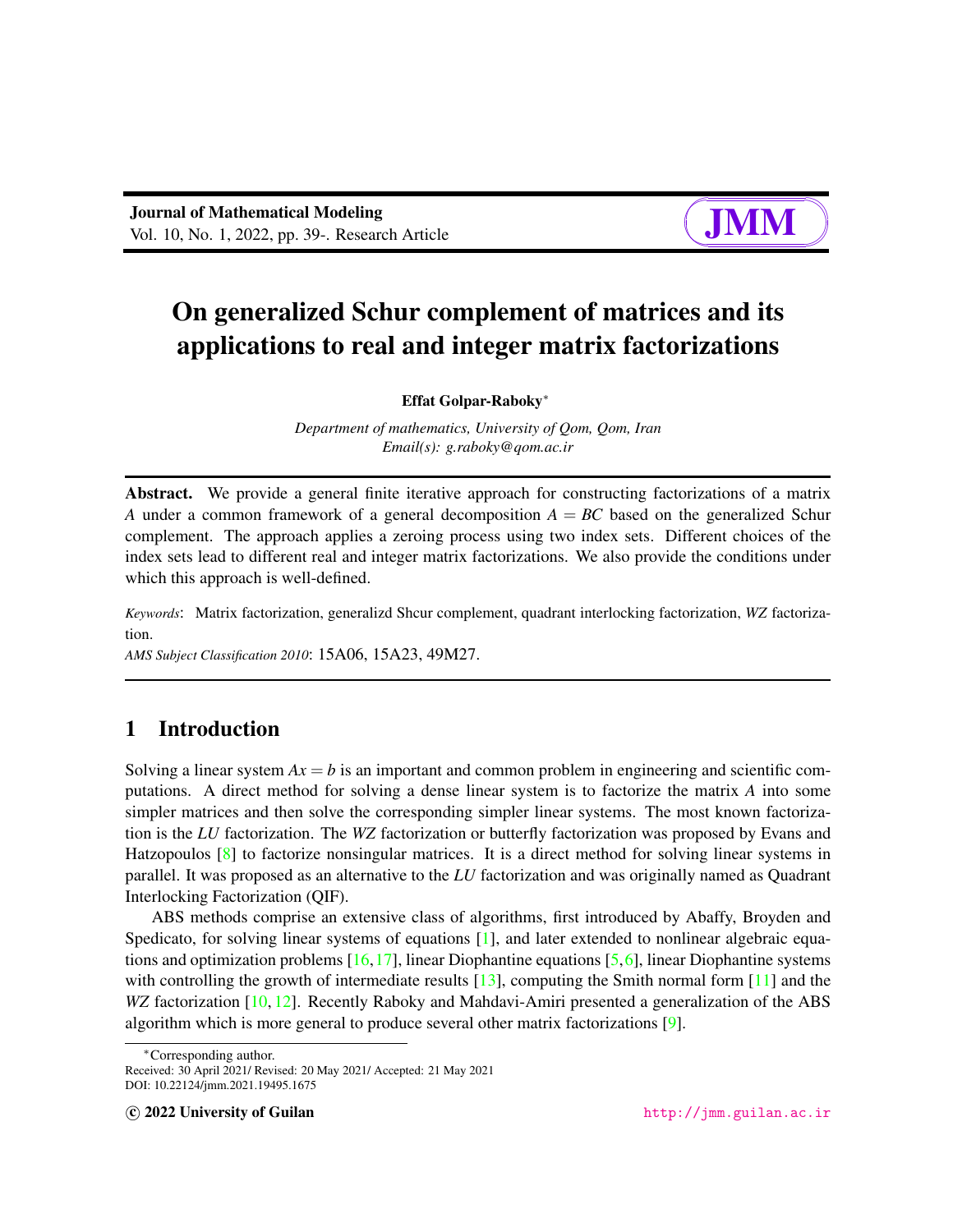As a useful tool, the (generalized) Schur complement has various important applications in many aspects of matrix theory, applied mathematics, and statistics  $[2, 3]$  $[2, 3]$  $[2, 3]$ . Smith  $[15]$  focused on interlacing eigenvalues of Schur complement and econometrics. The notion of Schur complement can be extended to that of generalized Schur complement  $[4]$ , when a matrix is allowed to have a singular block. Ando  $[2]$ studied generalized Schur complement and Lyapunov stability. Wang [\[18\]](#page-12-1) gave some inequalities for generalized Schur complement.

Let  $\mathbb{R}$  and  $\mathbb{R}^{m \times n}$  denote the set of real numbers and the set of  $m \times n$  real matrices, respectively, and  $[n] = \{1, \ldots, n\}$ . Let also  $A \in \mathbb{R}^{m \times n}$ , and  $\alpha \subset [m]$  and  $\beta \subset [n]$  be two index sets. We denote the cardinality of  $\alpha$  by  $|\alpha|$ . *A*[ $\alpha$ , $\beta$ ] denotes the  $|\alpha| \times |\beta|$  submatrix of *A* composed of the rows specified by  $\alpha$  and the columns specified by  $\beta$ . The generalized partitioned form of *A* based on the index sets  $\alpha$  and  $\beta$  is a 2 × 2 block matrix, with the following blocks:

$$
E_{\alpha,\beta} = A[\alpha,\beta], F_{\alpha,\beta} = A[\alpha,\beta^c], G_{\alpha,\beta} = A[\alpha^c,\beta], H_{\alpha,\beta} = A[\alpha^c,\beta^c],
$$
\n(1)

where  $\alpha^c = [m] - \alpha$  and  $\beta^c = [n] - \beta$ . We also denote  $A[\alpha]$  for  $A[\alpha, \alpha]$ .

Corresponding to any nonsingular submatrix, the Schur complement can be formed not just to a leading principal submatrix. Let  $|\alpha| = |\beta|$  and  $A[\alpha, \beta]$  be nonsingular. Then, the generalized Schur complement of *A* corresponding to  $A[\alpha, \beta]$  is defined as

$$
S_{\alpha,\beta} = A[\alpha^c, \beta^c] - A[\alpha^c, \beta](A[\alpha, \beta]) + A[\alpha, \beta^c],
$$
\n(2)

where  $(A[\alpha,\beta])^+$  is the Moore–Penrose inverse of the matrix  $A[\alpha,\beta]$  [\[19\]](#page-12-2). Obviously, if  $A[\alpha,\beta]$  is nonsingular, then the Moore-Penrose inverse  $(A[\alpha,\beta])^+$  equals  $(A[\alpha,\beta])^{-1}$ . Many other results on Schur complement can be extended to generalized Schur complement.

Let  $P_\alpha$  and  $P_\beta$  denote the partial permutation matrices to move the rows and columns of *A*, respectively, to locate  $A[\alpha, \beta]$  into the upper left corner of A. Letting

$$
A_{\alpha,\beta} = P_{\alpha}^T A P_{\beta} = \begin{pmatrix} A[\alpha_1,\beta_1] & \cdots & A[\alpha_s,\beta_s] \\ \vdots & \ddots & \vdots \\ A[\alpha_s,\beta_1] & \cdots & A[\alpha_s,\beta_s] \end{pmatrix},
$$
(3)

we have

$$
A_{\alpha,\beta} = \begin{pmatrix} A[\alpha,\beta] & A[\alpha,\beta^c] \\ A[\alpha^c,\beta] & A[\alpha^c,\beta^c] \end{pmatrix} = \begin{pmatrix} E_{\alpha,\beta} & F_{\alpha,\beta} \\ G_{\alpha,\beta} & H_{\alpha,\beta} \end{pmatrix}.
$$
 (4)

If  $A(\alpha, \beta)$  is invertible, then

<span id="page-1-0"></span>
$$
A_{\alpha,\beta} = \begin{pmatrix} I & 0 \\ G_{\alpha,\beta} E_{\alpha,\beta}^{-1} & I \end{pmatrix} \begin{pmatrix} E_{\alpha,\beta} & 0 \\ 0 & S_{\alpha,\beta} \end{pmatrix} \begin{pmatrix} I & E_{\alpha,\beta}^{-1} F_{\alpha,\beta} \\ 0 & I \end{pmatrix}.
$$
 (5)

Let  $E_{\alpha,\beta}$  be invertible. Then, *A* is invertible if and only if  $S_{\alpha,\beta}$  is invertible. If  $\alpha = \beta$ , then there exists a permutation matrix *P* such that

$$
P^{T}AP = \begin{pmatrix} A[\alpha] & A[\alpha, \alpha^{c}] \\ A[\alpha^{c}, \alpha] & A[\alpha^{c}] \end{pmatrix}.
$$
 (6)

**Definition 1.** We say that  $\alpha = {\alpha_1, \ldots, \alpha_s}$  *is an index set of* [*n*] *if and only if*  $\alpha_i \subset [n]$ *, for*  $i = 1, \ldots, s$ ,  $\alpha_i \cap \alpha_j = \emptyset$ , whenever  $i \neq j$ , and  $\cup_{i=1}^s \alpha_i = [n]$ .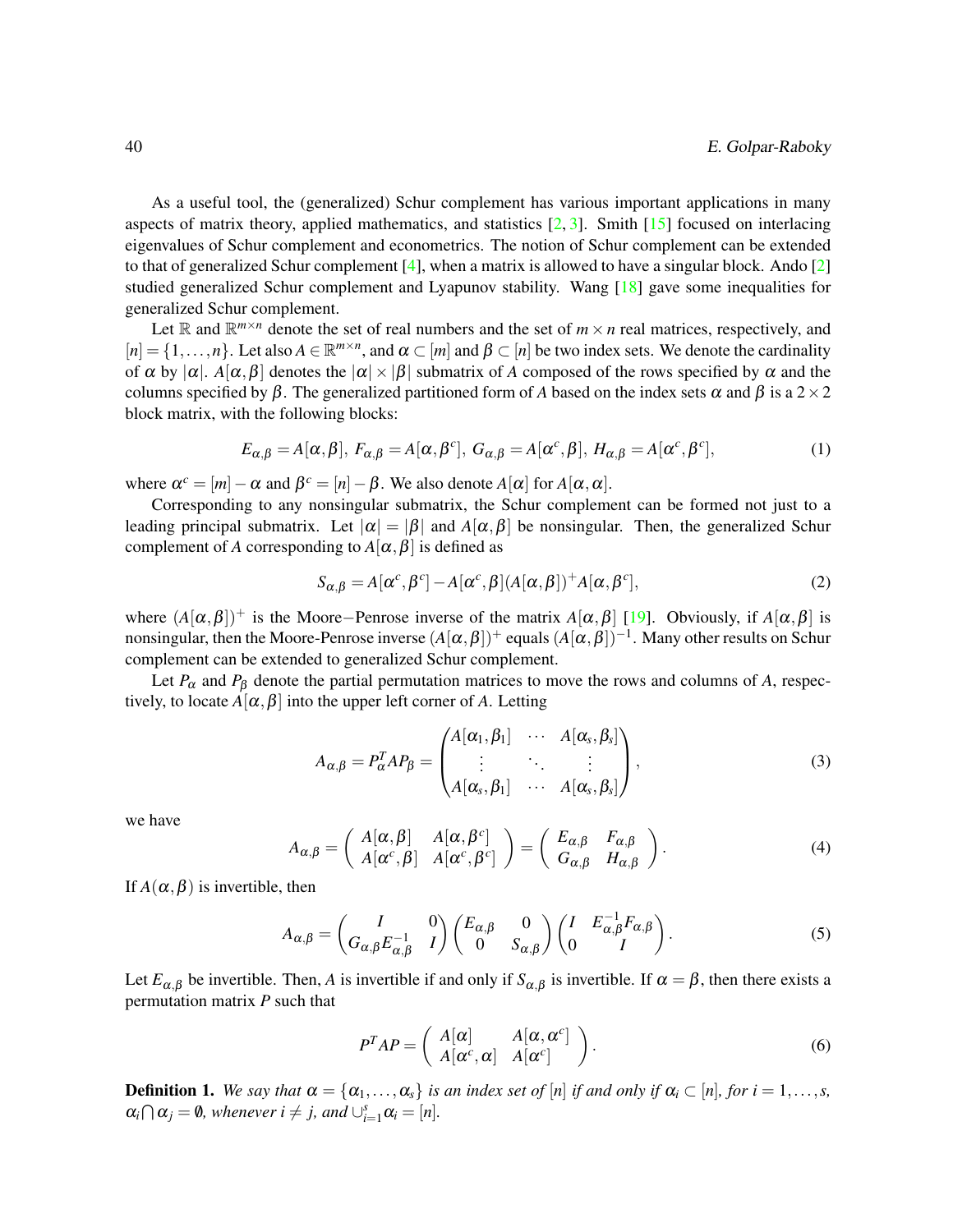An index set is a set whose members are formed as sets of members of another set. The index set  $\alpha$  can be seen as a block permutation vector, where the elements of the sets  $\alpha_i$  are written in ascending order. For example,  $\alpha = \{\{1,6\},\{2,5\},\{3,4\}\}\$ is an index set [6].

Let  $A \in \mathbb{R}^{m \times n}$ , and  $\alpha$  and  $\beta$  be two index sets of [*n*]. Assume that  $A(:,b)$  denotes the  $m \times |b|$  submatrix of *A* containing the columns specified by *b* and  $A(\alpha_i, \beta_j)$  denotes the  $|\alpha_i| \times |\beta_j|$  submatrix of *A* composed of the rows specified by  $\alpha_i$  and the columns specified by  $\beta_j$ . If  $\alpha_i = \beta_j$ , then  $A(\alpha_i, \beta_j)$  is a principal submatrix of *A*, and if  $\alpha_i = \beta_j = \{1, ..., i\}, 1 \leq k \leq \min\{m, n\}$ , then  $A(\alpha_i, \beta_j)$  is a leading principal submatrix of *A*.

**Definition 2.** Let  $A \in \mathbb{R}^{n \times n}$ , and  $\alpha = \{\alpha_1, \ldots, \alpha_s\}$  and  $\beta = \{\beta_1, \ldots, \beta_s\}$  be two index sets of [n],  $A(\alpha_i, \beta_j)$ ,  $1 \leq i, j \leq s$  denote the  $(i, j)$ <sup>th</sup> block of A and

$$
A(\cup_{i=1}^k \alpha_i, \cup_{j=1}^k \beta_j) = \begin{pmatrix} A[\alpha_1, \beta_1] & \cdots & A[\alpha_1, \beta_k] \\ \vdots & \ddots & \vdots \\ A[\alpha_k, \beta_1] & \cdots & A[\alpha_k, \beta_k] \end{pmatrix}, \quad k = 1, \ldots, s.
$$

*We say A is*  $(\alpha, \beta)$ -block strongly nonsingular if and only if  $A(\bigcup_{i=1}^{k} \alpha_i, \bigcup_{i=1}^{k} \beta_i)$ , for  $k = 1, \ldots, s$ , are *nonsingular.*

**Definition 3.** Let  $A \in \mathbb{R}^{n \times n}$ , and  $\alpha = \{\alpha_1, \ldots, \alpha_s\}$  and  $\beta = \{\beta_1, \ldots, \beta_s\}$  be two index sets of [n] such that  $|\alpha_i|=|\beta_i|.$  The matrix A is called row  $(\alpha,\beta)$ -block diagonally dominant matrix (with respect to the *matrix norm* ||·||*) if for i* = 1,...,*s*, *the matrices A*(α*<sup>i</sup>* ,β*i*) *are nonsingular, and*

<span id="page-2-0"></span>
$$
\sum_{j=1,j\neq i}^{s} ||A(\alpha_i,\beta_i)^{-1}A(\alpha_i,\beta_j)|| \leq 1, \ i=1,\ldots,s.
$$
 (7)

*If a strict inequality holds in [\(7\)](#page-2-0), then A is called row*  $(\alpha, \beta)$ *-block strictly diagonally dominant (with respect to the matrix norm*  $|| \cdot ||$ *).* 

Let *A* be an  $(\alpha, \beta)$ -block strictly diagonally dominant matrix. Then, the  $A(\cup_{i=1}^k \alpha_i, \cup_{i=1}^k \beta_i)$  are nonsingular, for  $k = 1, \ldots, s$ , and *A* is an  $(\alpha, \beta)$ -strongly nonsingular matrix.

**Definition 4.** Let  $A \in \mathbb{R}^{n \times n}$ , and  $\alpha = \{\alpha_1, \ldots, \alpha_s\}$  and  $\beta = \{\beta_1, \ldots, \beta_s\}$  be two index sets of [n] such that  $|\alpha_i|=|\beta_i|.$  The matrix A is called  $(\alpha,\beta)$ -block symmetric matrix if the  $A(\alpha_i,\beta_i)$  are symmetric and  $A(\alpha_i, \beta_j) = A^T(\beta_j, \alpha_i)$ , for  $i, j = 1, \ldots, s$ .

Remark 1. *A is* (α,β)*-block strongly nonsingular,* (α,β)*-block strictly diagonally dominant,* (α,β) *block symmetric positive definite, if and only if A*α,<sup>β</sup> *is block strongly nonsingular, block strictly diagonally dominant, block symmetric positive definite, respectively.*

Now, consider the following definition.

**Definition 5.**  $A \in \mathbb{Z}^{n \times n}$  is a unimodular matrix if and only if  $|det(A)| = 1$ .

Note that *A* is unimodular if and only if  $A^{-1}$  is unimodular.

**Definition 6.** Let  $A \in \mathbb{Z}^{n \times n}$ , and  $\alpha = \{\alpha_1, \ldots, \alpha_s\}$  and  $\beta = \{\beta_1, \ldots, \beta_s\}$  be two index sets of [n]. We *say that A is*  $(\alpha, \beta)$ -block strongly unimodular if and only if  $A(\bigcup_{i=1}^{k} \alpha_i, \bigcup_{i=1}^{k} \beta_i)$ , for  $k = 1, \ldots, s$ , are *unimodular.*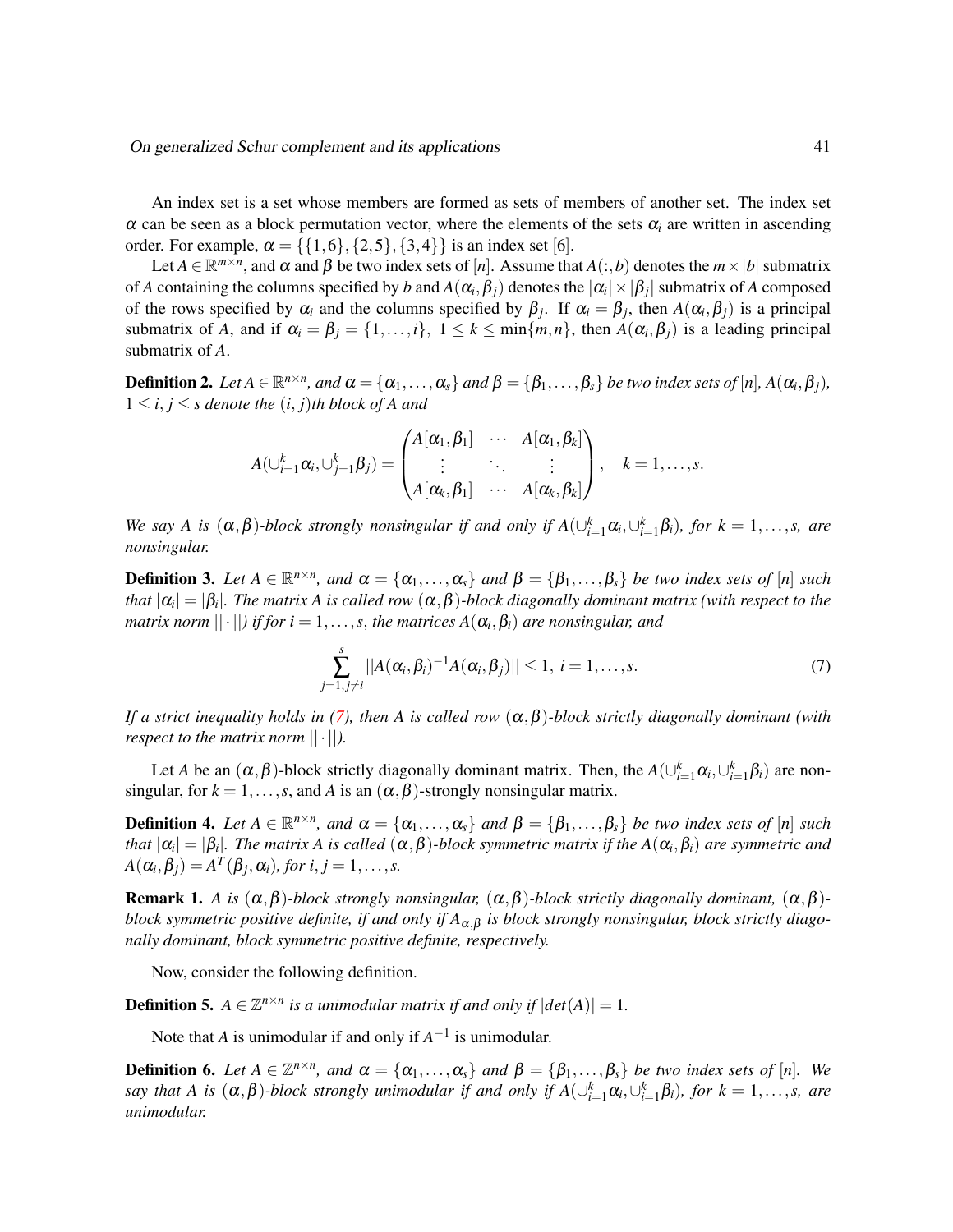#### 2 Generalized Schur complement and matrix factorization

Here, we provide an iterative approach based on the generalized Schur complement for constructing factorizations of  $A = BC$ . The approach applies a zeroing process using two index sets. Let  $A_1 = A$ . At the *k*th step, the method calculates  $A_{k+1}(\alpha_k^c, \beta_k) = 0$  as follows:

$$
A_{k+1}(\alpha_k^c, \beta_k^c) = A_k(\alpha_k^c, \beta_k^c) - A_k(\alpha_k^c, \beta_k)A_k(\alpha_k^c, \beta_k)^{-1}A_k(\alpha_k^c, \beta_k^c).
$$

We note that different choices of the index sets lead to different real and integer matrix factorizations. Now, we are ready to present the following algorithm.

<span id="page-3-0"></span>Algorithm 1 Generalized Schur complement algorithm.

**Input**:  $A \in \mathbb{R}^{n \times n}$ ,  $\alpha = {\alpha_1, ..., \alpha_s}$  and  $\beta = {\beta_1, ..., \beta_s}$  two index sets of [*n*] such that  $|\alpha_i| = |\beta_i|$ . **Output:** The matrix factorization  $A = BC$ . Let  $B = I_n$ . for  $k = 1, \ldots, s$  do Compute  $E_k = A[\alpha_k, \beta_k], F_k = A[\alpha_k, \beta_k]$ ,  $G_k = A[\alpha_k^c, \beta_k], H_k = A[\alpha_k^c, \beta_k^c]$ .  $\text{Set } S_k = H_k - G_k E_k^{-1} F_k.$ Let  $A[\alpha_k^c, \beta_k] = 0$ ,  $A[\alpha_k^c, \beta_k^c] = S_k$ , and  $B[\alpha_k^c, \alpha_k] = G_k E_k^{-1}$ . end for Set  $C = A$ .

If  $A(\alpha_k, \beta_k)$  is singular for an index *k*, then  $A(\alpha_{k+1}, \beta_{k+1})$  is singular. Now, according to [\(5\)](#page-1-0) we have the next result.

**Theorem 1.** (Factorization theorem) Let  $A \in \mathbb{R}^{n \times n}$ . The generalized Schur complement algorithm (Al*gorithm 1*) can be performed on A to produce the matrix factorization  $A = BC$  if and only if A is an (α,β)*-block strongly nonsingular matrix.*

*Proof. A* is  $(\alpha, \beta)$ -block strongly nonsingular if and only if  $E_k$  are nonsingular, for  $k = 1, \ldots, s$ . This complete the proof.  $\Box$ 

**Corollary 1.** Let  $A \in \mathbb{Z}^{n \times n}$ , and  $\alpha = {\alpha_1, \dots, \alpha_s}$  and  $\beta = {\beta_1, \dots, \beta_s}$  be two index sets. If A is  $(\alpha, \beta)$ *block strongly unimodular, then Algorithm [1](#page-3-0) produces an integer matrix factorizatin A* = *BC, where B and C are integer matrices.*

#### 3 Matrix factorizatios

Let  $A \in \mathbb{R}^{n \times n}$ , and  $\alpha = {\alpha_1, \ldots, \alpha_s}$  $\alpha = {\alpha_1, \ldots, \alpha_s}$  $\alpha = {\alpha_1, \ldots, \alpha_s}$  and  $\beta = {\beta_1, \ldots, \beta_s}$  be two index sets of *n*. Then, Algorithm 1 computes a matrix factorization  $A = BC$  such that  $B(\alpha(i), \beta(i)) = I$ . In the *k*th step, Algorithm [1](#page-3-0) performs a partial zeroing such that the elements of the submatrix  $A_k$  correspond to the columns specified by  $\beta_k$ and the rows specified by  $\alpha_k^c$ .

Here, we consider different choices for  $\alpha$  and  $\beta$  such that all the blocks  $A(\alpha_i, \beta_j)$  are of size  $1 \times 1$ and present the associated matrix factorizations. First, we define two index sets. Let  $J = \{j_1, \ldots, j_n\}$ ,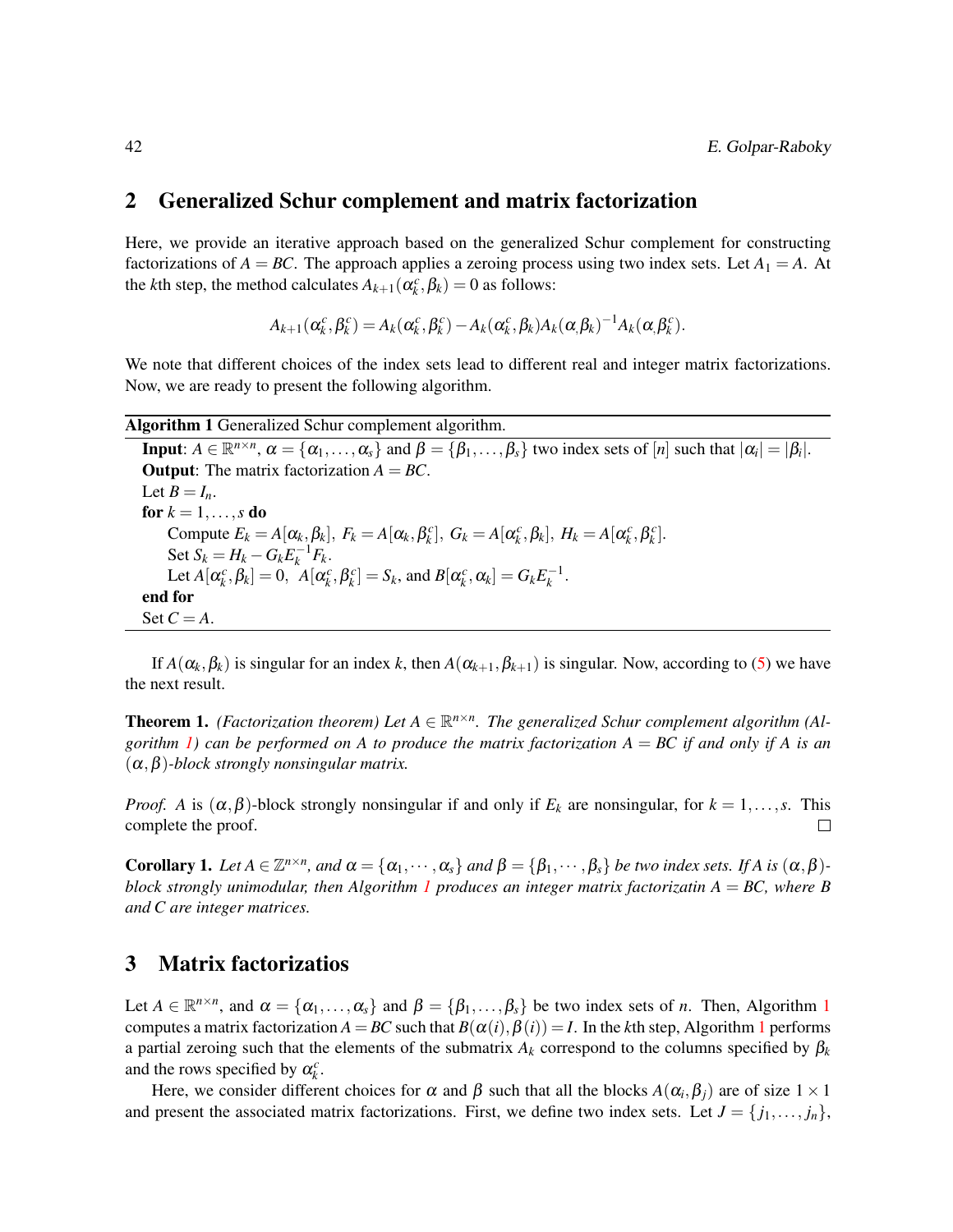such that

$$
j_i = \begin{cases} \frac{i+1}{2}, & \text{if } i \text{ is odd,} \\ n - \frac{i}{2} + 1, & \text{if } i \text{ is even.} \end{cases}
$$
 (8)

We define the index set  $K = \{k_1, \ldots, k_n\}$  as follows. If *n* is an even number, define

$$
k_i = \begin{cases} \frac{n}{2} - \frac{i+1}{2} + 1, & \text{if } i \text{ is odd,} \\ \frac{n}{2} + \frac{i}{2}, & \text{if } i \text{ is even,} \end{cases}
$$
(9)

and if *n* is an odd number, define

$$
k_i = \begin{cases} \frac{n+1}{2} - \frac{i}{2}, & \text{if } i \text{ is even,} \\ \frac{n+1}{2} + \frac{i-1}{2}, & \text{if } i \text{ is odd.} \end{cases}
$$
 (10)

The following cases are noted:

Case (1): For  $\alpha_i = \beta_i = i$ , *B* is a lower triangular and *C* is an upper triangular matrix.

Case (2): For  $\alpha_i = \beta_i = n - i + 1$ , *B* is an upper triangular and *C* is a lower triangular matrix.

Case (3): For  $\alpha_i = i, \beta_i = n - i + 1$ , *B* is lower triangular and *C* has the following structure:



Case (4): For  $\alpha_i = n - i + 1$ ,  $\beta_i = i$ , *B* is upper triangular and *C* has the following structure:



Case (5): For  $\alpha_i = i, \beta_i = j_i, B$  is lower triangular and *C* has the following structure:



Case (6): For  $\alpha_i = n - i + 1$ ,  $\beta_i = k_i$ , *B* is upper triangular and *C* has the following structure:

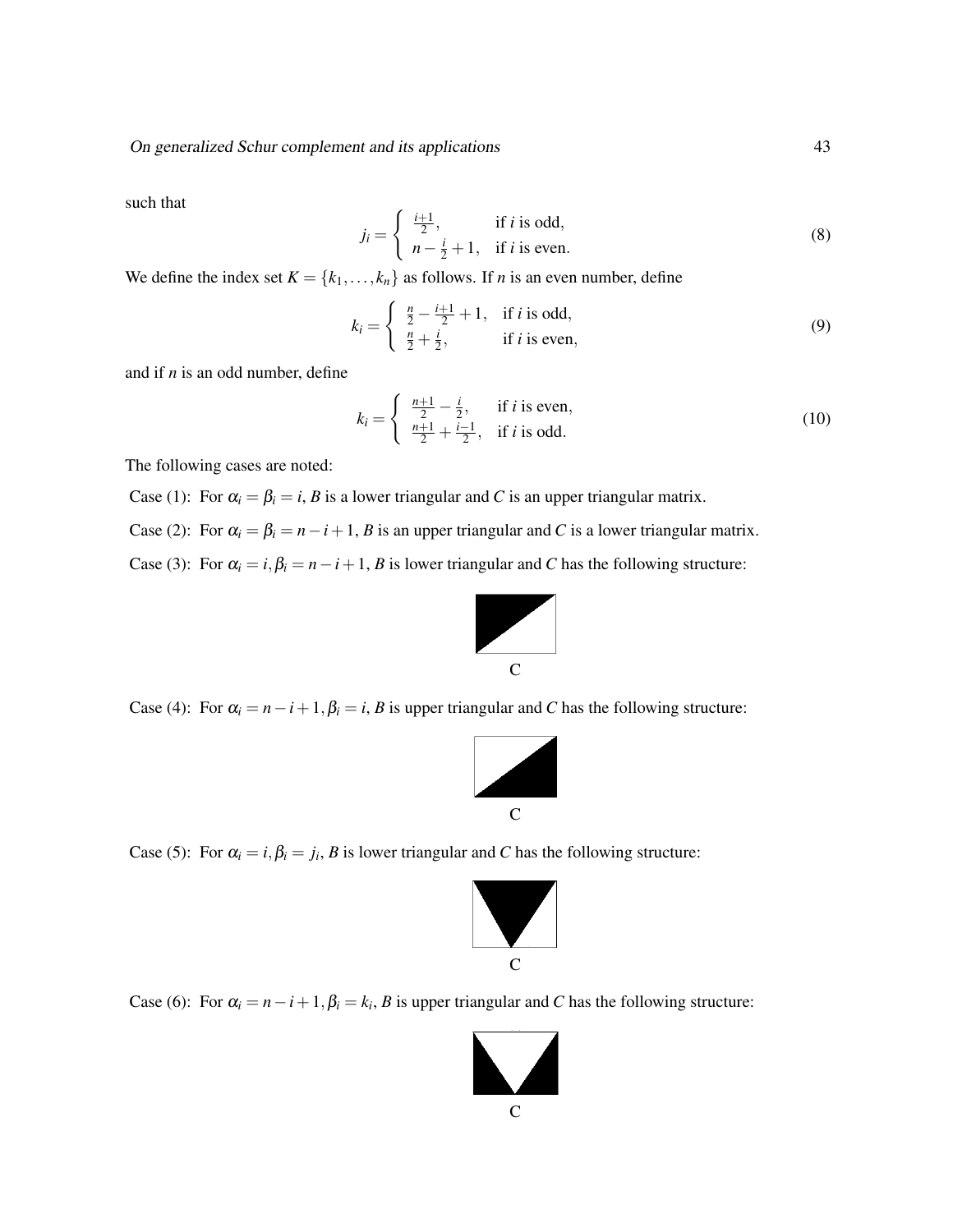Case (7): For  $\alpha_i = i, \beta_i = k_i, B$  is lower triangular and *C* has the following structure:



Case (8): For  $\alpha_i = n - i + 1$ ,  $\beta_i = j_i$ , *B* is upper triangular and *C* has the following structure:



Case (9): For  $\alpha_i = j_i, \beta_i = i$ , we have:



Case (10): For  $\alpha_i = k_i, \beta_i = n - i + 1$ , we have:



Case (11): For  $\alpha_i = k_i, \beta_i = i$ , we have:



Case (12): For  $\alpha_i = j_i, \beta_i = n - i + 1$ , we have:

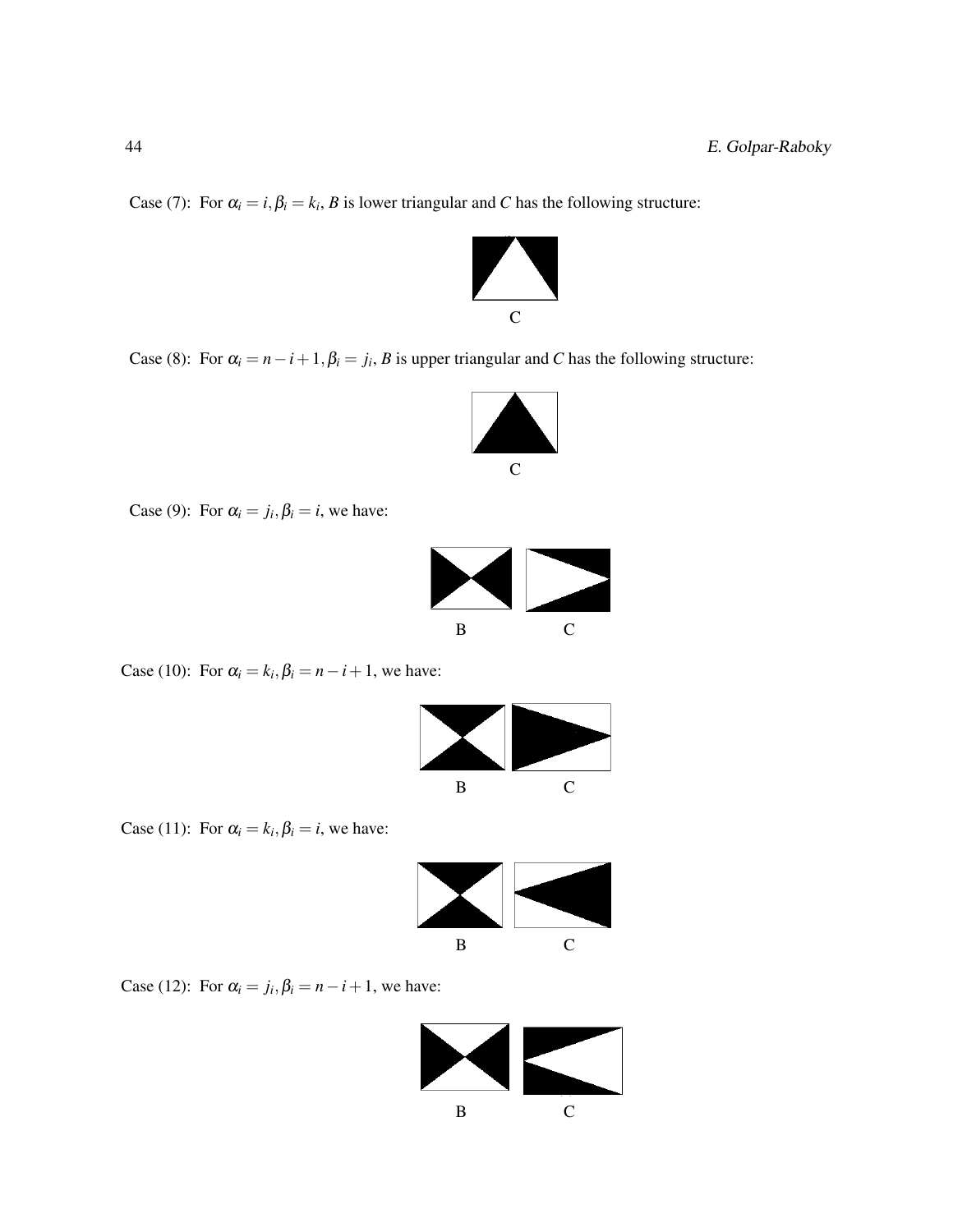Case (13): For  $\alpha_i = j_i$ ,  $\beta_i = j_i$ , we have a *WZ* factorization:



Case (14): For  $\alpha_i = k_i, \beta_i = k_i$ , we have a *ZW* factorization:



Case (15): For  $\alpha_i = k_i, \beta_i = j_i$ , we have:



Case (16): For  $\alpha_i = j_i, \beta_i = k_i$ , we have:



Below, we give a MATLAB code for Algorithm [1,](#page-3-0) where  $A \in \mathbb{R}^{n \times n}$ , and  $t = \{t_1, \ldots, t_n\}$  and  $b = \{b_1, \ldots, b_n\}$ are two index sets and all the blocks  $A(\alpha_i, \beta_i)$  are of size  $1 \times 1$ , for  $i = 1, \ldots, n$ .

```
1 function [B, C] = Genschur (A, t, b)2 clc
 3 [n, n] = size(A);4 B=eye(n);
 5 C = 0 zeros (n);k = 1 : n - 1E = \texttt{zeros}(1\,,1) \, ; \, F = \texttt{zeros}(1\,,n-k) \, ; \, G = \texttt{zeros}(n-k\,,1) \, ; \, H = \texttt{zeros}(n-k\,,n-k) \, ;\texttt{E=A(t(k),b(k));}G = A(t(k + 1:n), b(k));{\bf F}\!=\!{\bf A}\;({\bf t}\;({\bf k})\;,{\bf b}\;({\bf k}\!+\!1\!:\!{\bf n}\,)\;)\;;H = A(t(k+1:n), b(k+1:n));12 B ( t ( k + 1 : n ) , t ( k ) ) = G * inv ( E ) ;<br>
S = H - G * inv(E) * F;
13 S = H - G * inv(E) * F;<br>
A(t(k+1:n), b(k))A(t(k+1:n), b(k))=0;15 A(t(k+1:n), b(k+1:n)) = S;16 end
17 \text{ } C = A;18 end
```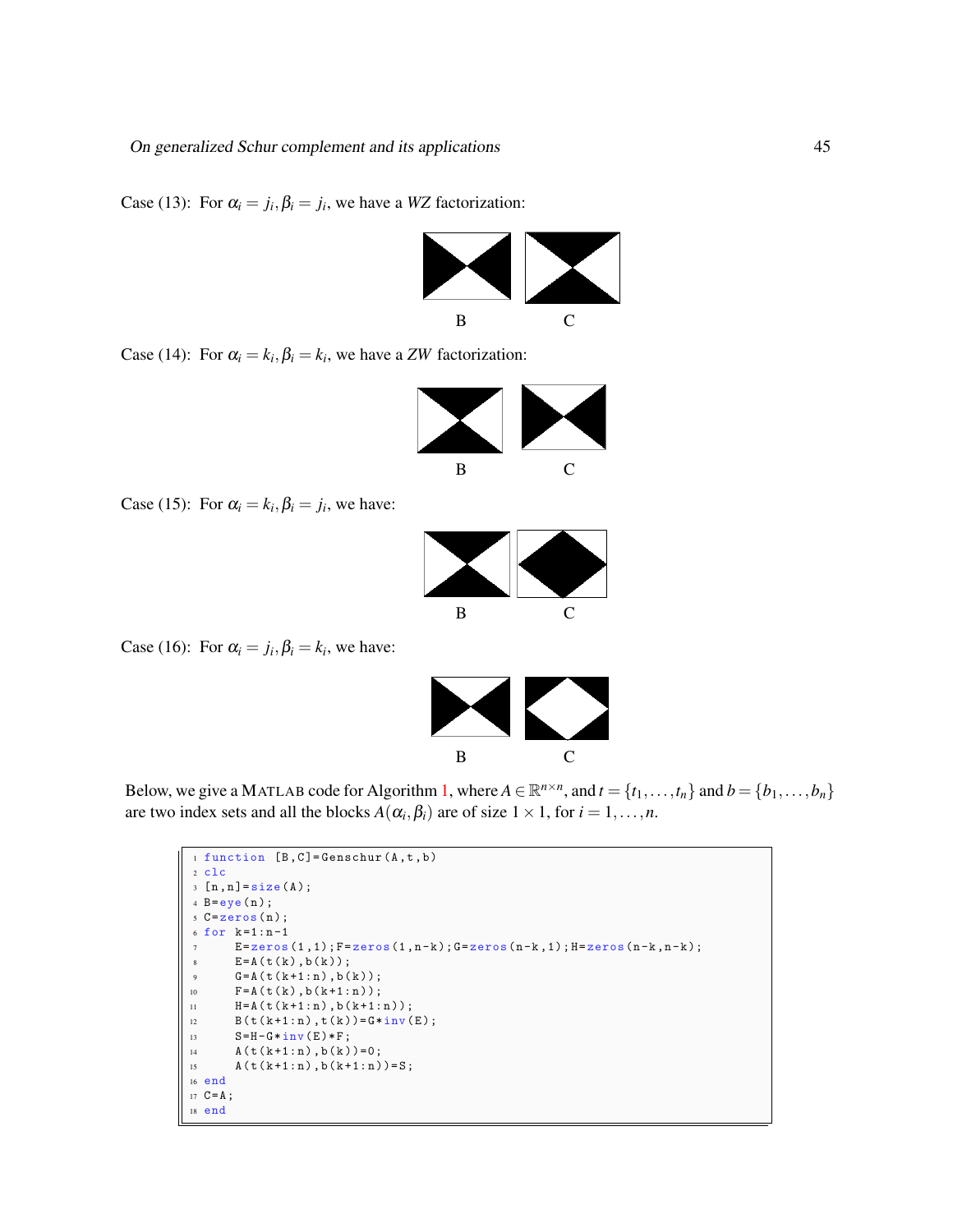#### 4 Quadrant interlocking factorization

A direct method called the *WZ* factorization, used for solving linear systems of equations  $Ax = b$ , was introduced by Evans and Hotzopoulos [\[8\]](#page-11-0). Let *A* be an  $n \times n$  nonsingular matrix. The *WZ* factorization of [\[7\]](#page-11-14) expresses *A* as  $A = WZ$ , with *W* and *Z* having the following forms:

$$
W = \begin{pmatrix} \bullet & \circ & \circ & \circ & \bullet \\ \bullet & \bullet & \circ & \bullet & \bullet \\ \bullet & \bullet & \bullet & \bullet & \bullet \\ \bullet & \circ & \circ & \bullet & \bullet \end{pmatrix}, Z = \begin{pmatrix} \bullet & \bullet & \bullet & \bullet & \bullet \\ \circ & \bullet & \bullet & \bullet & \circ \\ \circ & \circ & \bullet & \circ & \circ \\ \bullet & \bullet & \bullet & \bullet & \bullet \end{pmatrix}, \tag{11}
$$

where the empty bullets stand for zero and the other bullets stand for possible nonzeros.

The transpose of a *W*-*matrix* is called a *Z*-*matrix* and vise versa. *A* matrix which is both a *Z*- and a *W*-*matrix* is called an *X*-*matrix*.

Note: Without loss of generality, we assume that *A* is an  $n \times n$  nonsingular matrix and *n* is even.

<span id="page-7-0"></span>**Theorem 2.** Let  $A \in \mathbb{R}^{n \times n}$ . A has a WZ factorization if and only if the nested submatrices  $A([1:k,n-1])$  $(k+1:n], [1:k, n-k+1:n]$  *are invertible, for*  $k = 1, ..., \frac{n}{2}$  $\frac{n}{2}$ .

*Proof.* See proof for Theorem 2 of [\[14\]](#page-11-15).

The cases (13) and (14) above compute the *WZ* and the *ZW* factorizations by  $1 \times 1$  blocks. Next, we compute the factorizations using  $2 \times 2$  blocks which is suitable for parallel computing.

Let  $A \in \mathbb{R}^{n \times n}$  and  $\alpha = \beta = \{k, n-k+1\}$ , for  $k = 1, \ldots, \frac{n}{2}$  $\frac{n}{2}$ . If *A* is  $(\alpha, \beta)$ -block strictly nonsingular matrix, then by Theorem [2](#page-7-0) *A* has a *WZ* factorization. Furtheremore, with the index sets, Algorithm [1](#page-3-0) produces a *WZ* factorization for *A*.

Below we give a MATLAB code for Algorithm [1,](#page-3-0) where  $A \in \mathbb{R}^{n \times n}$ ,  $\alpha_k = \beta_k = \{k, n - k + 1\}$ , and all the blocks  $A(\alpha_k, \beta_k)$  are of size  $2 \times 2$ , for  $k = 1, \ldots, \frac{n}{2}$  $\frac{n}{2}$ .

```
1 function [B.C]=GenschurWZ(A)
2 % This program produces B as a W-matrix and C as a Z-matrix
3 clc
4 [n, n] = size(A);5 B = eye(n);6 C =zeros(n);
7 for k=1:n/2\texttt{E=A} \left( \left[ \texttt{k} \texttt{,} \texttt{n-k+1} \right] \texttt{,} \left[ \texttt{k} \texttt{,} \texttt{n-k+1} \right] \right);9 G = A ([k+1:n-k], [k, n-k+1]);
10 F = A ([k, n-k+1], [k+1:n-k]);
{\tt H = A \, (\, [\,k+1:n-k\,] \,\, ,\, [\,k+1:n-k\,] \, \, )} \,\, ;B([k+1:n-k], [k, n-k+1]) = G * inv(E);13 S = H - G * inv(E) * F;14 A([k+1:n-k], [k, n-k+1])=0;15 A([k+1:n-k], [k+1:n-k]) = S;16 end
17 \text{ } C = A;18 end
```
 $\Box$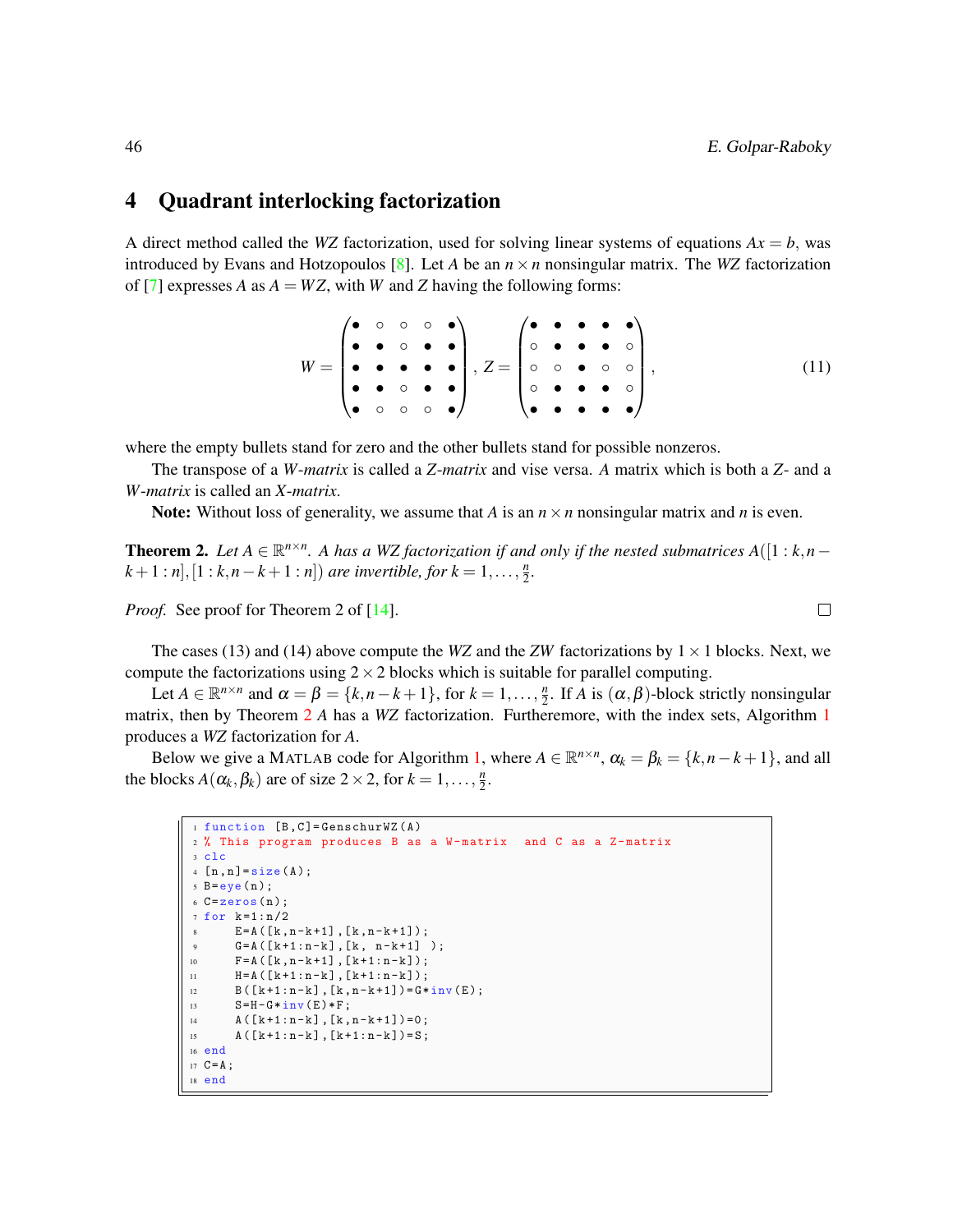On generalized Schur complement and its applications 47

**Remark 2.** Let  $A \in \mathbb{Z}^{n \times n}$ . If the nested submatrices  $A(1:k,n-k+1:n,1:k,n-k+1:n)$  are unimodular, *for*  $k = 1, \ldots, \frac{n}{2}$  $\frac{n}{2}$ , then A has an integer WZ factorization.

**Theorem 3.** Let  $A \in \mathbb{R}^{n \times n}$ . A has a ZW factorization if and only if the nested submatrices  $A([\frac{n}{2} - k + 1 :$  $(\frac{n}{2} + k], [\frac{n}{2} - k + 1 : \frac{n}{2} + k])$  are invertible, for  $k = 1, ..., \frac{n}{2}$  $\frac{n}{2}$ .

*Proof.* See proof for Theorem 7 of [\[10\]](#page-11-7).

Consider two equal index sets  $\alpha = {\alpha_1, ..., \alpha_n}$  and  $\beta = {\beta_1, ..., \beta_n}$  such that  $\alpha_k = \beta_k = {\frac{n}{2} - k + \frac{1}{2}}$  $1, \frac{n}{2} + k$ . Let  $A \in \mathbb{R}^{n \times n}$  be an  $(\alpha, \beta)$ -block strictly nonsingular matrix. Upon an application of Algorithm [1,](#page-3-0) a *ZW* factorization for *A* is produced.

Below, we give a MATLAB code for Algorithm [1,](#page-3-0) where  $A \in \mathbb{R}^{n \times n}$ ,  $\alpha_k = \beta_k = \{\frac{n}{2} - k + 1, \frac{n}{2} + k\}$ , and all the blocks  $A(\alpha_k, \beta_k)$  are of size  $2 \times 2$ , for  $k = 1, \ldots, \frac{n}{2}$  $\frac{n}{2}$ .

```
1 function [B, C] = GenschurZW(A)
2 % This program produces B as a Z- matrix and C as a W- matrix
3 clc
4 [n, n] = size(A);5 B = eye(n);6 C = zeros (n);
7 for k=1:n/2E = A ([n/2 - k + 1, n/2 + k], [n/2 - k + 1, n/2 + k]);
      G = A ([1:n/2-k, n/2+k+1:n], [n/2-k+1, n/2+k]);
10 F = A ([n/2-k+1, n/2+k], [1:n/2-k, n/2+k+1:n]);
11 H = A ([1:n/2-k, n/2+k+1:n], [1:n/2-k, n/2+k+1:n]);
12 B ([1: n/2-k, n/2+k+1: n], [n/2-k+1, n/2+k]) = G*inv (E);
13 S = H - G * inv(E) * F;14 A([1:n/2-k, n/2+k+1:n], [n/2-k+1, n/2+k])=0;15 A([1:n/2-k, n/2+k+1:n], [1:n/2-k, n/2+k+1:n]) = S;16 end
17 \text{ } C = A;18 end
```
**Remark 3.** Let  $A \in \mathbb{Z}^{n \times n}$ . If the nested submatrices  $A([\frac{n}{2} - k + 1 : \frac{n}{2} + k], [\frac{n}{2} - k + 1 : \frac{n}{2} + k])$  are unimod*ular, for*  $k = 1, \ldots, \frac{n}{2}$  $\frac{n}{2}$ , then A has an integer ZW factorization.

### 5 Numerical experiments

Example 1. Consider the following matrix:

$$
A = \begin{bmatrix} 0.6256 & 0.3379 & 0.7228 & 0.9845 & 0.9512 & 0.3806 & 0.4522 \\ 0.5751 & 0.2752 & 0.6681 & 0.8859 & 0.2490 & 0.9259 & 0.8492 \\ 0.7510 & 0.0060 & 0.1788 & 0.2138 & 0.3864 & 0.7408 & 0.3904 \\ 0.1535 & 0.8019 & 0.5505 & 0.0346 & 0.4314 & 0.7376 & 0.7384 \\ 0.3568 & 0.4974 & 0.9599 & 0.4511 & 0.8309 & 0.9469 & 0.9764 \\ 0.1440 & 0.5378 & 0.5960 & 0.0138 & 0.8246 & 0.5101 & 0.5233 \\ 0.8506 & 0.8709 & 0.8086 & 0.4737 & 0.4530 & 0.7919 & 0.4299 \end{bmatrix}
$$

.

 $\Box$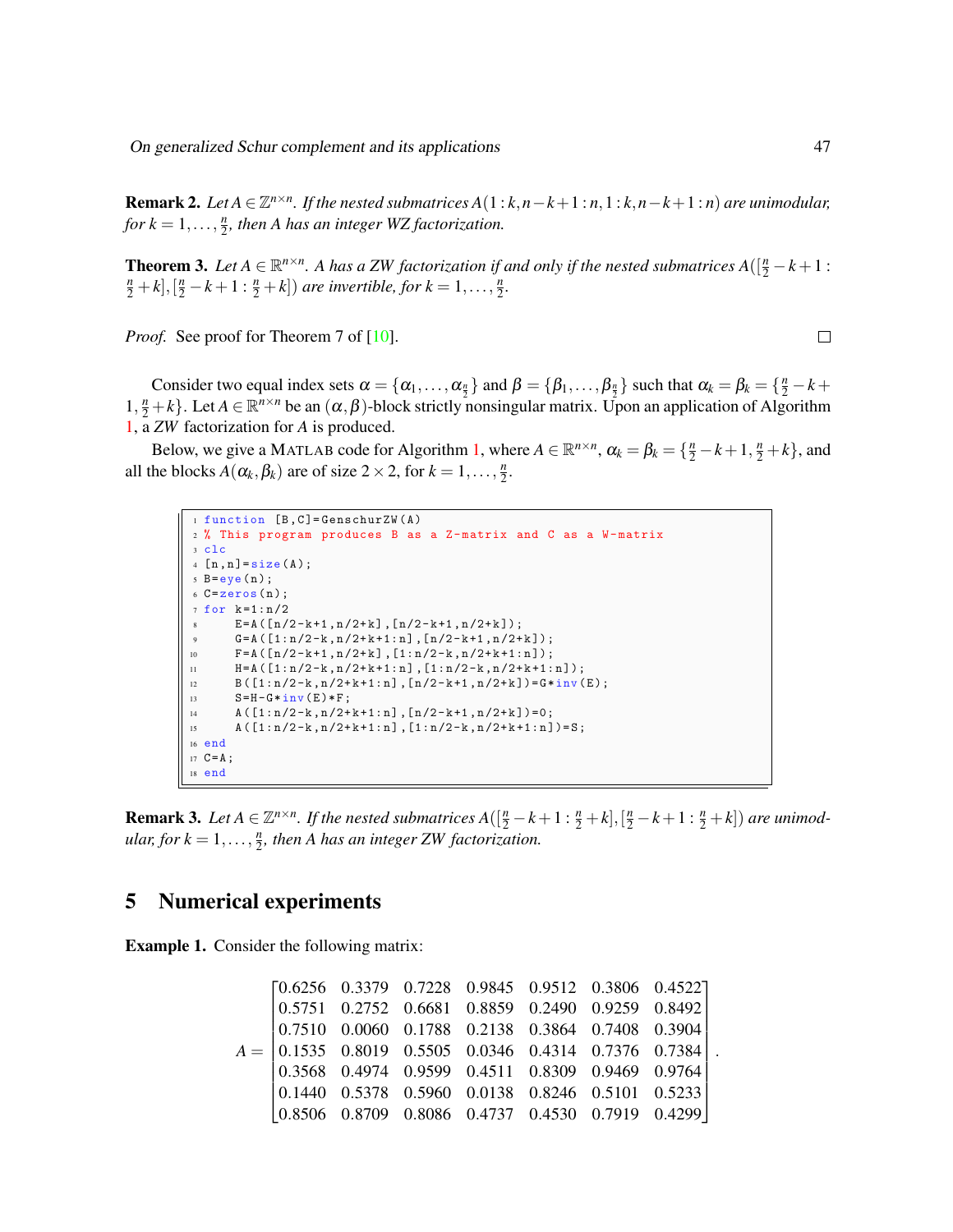.

Upon an application of Algorithm [1](#page-3-0) with  $\alpha_i = i$  and  $\beta_i = j_i$ , we have the matrix factorization  $A = BC$ , with

|       | 0.9193 |                                                                                        |        |        |               |  |
|-------|--------|----------------------------------------------------------------------------------------|--------|--------|---------------|--|
|       |        | $1.2004 -0.3517$                                                                       |        |        |               |  |
| $B =$ |        | $\begin{bmatrix} 0.2454 & 1.4474 & -1.8692 \end{bmatrix}$                              |        |        |               |  |
|       |        | $0.5703$ $1.6574$ $-0.8818$ $0.2836$ 1                                                 |        |        |               |  |
|       |        | $0.2302$ $0.9670$ $-1.1994$ $0.6237$ $0.8882$                                          |        |        |               |  |
|       |        | $\begin{bmatrix} 1.3597 & -0.4266 & -0.9618 & 1.3727 & 2.1767 & 24.0238 \end{bmatrix}$ |        |        |               |  |
|       |        |                                                                                        |        |        |               |  |
|       |        | 0.7228<br>0.3379                                                                       | 0.9845 | 0.9512 | 0.3806 0.4522 |  |

and

With the parameter choices  $\alpha_i = j_i$  and  $\beta_i = n - i + 1$ , we have:

| 1.8779          |               | $\theta$                                                                                                                                             |          |          |               | 0.4910 |  |
|-----------------|---------------|------------------------------------------------------------------------------------------------------------------------------------------------------|----------|----------|---------------|--------|--|
|                 | 0.8633 0.0017 |                                                                                                                                                      | $\theta$ | $\theta$ | 0.2047 0.9585 |        |  |
|                 |               | $B = \begin{bmatrix} 1.6329 & 0.7600 & -0.0824 & 1 & -1.5948 & 0.9486 & 0.2700 \\ 2.1592 & 0.8297 & -0.2424 & 0 & 1 & 0.9920 & 0.2909 \end{bmatrix}$ |          |          |               |        |  |
|                 |               |                                                                                                                                                      |          |          |               |        |  |
| $1.1572$ 0.1543 |               | $\theta$                                                                                                                                             |          |          |               | 0.1620 |  |
| 0.9507          |               |                                                                                                                                                      |          |          |               |        |  |

and

|       |         | $\begin{bmatrix} 0.6256 & 0.3379 & 0.7228 & 0.9845 & 0.9512 & 0.3806 & 0.4522 \end{bmatrix}$ |                                                |  |  |  |
|-------|---------|----------------------------------------------------------------------------------------------|------------------------------------------------|--|--|--|
|       |         | $-0.7254$ $-0.6292$ $-0.7489$ $-0.7360$ $-1.3157$                                            |                                                |  |  |  |
|       |         | $0.0712 -0.8432 -0.5308$                                                                     |                                                |  |  |  |
| $C =$ | 10.1927 |                                                                                              |                                                |  |  |  |
|       |         | $0.0561 -0.2280$                                                                             | $\overline{0}$                                 |  |  |  |
|       |         | $-0.5095$ 0.1549 $-0.1445$ $-0.9370$                                                         |                                                |  |  |  |
|       | LO 2559 |                                                                                              | $0.5497$ $0.1214$ $-0.4622$ $-0.4513$ $0.4301$ |  |  |  |

Example 2. Let

| $\begin{bmatrix} 0.0965 & 0.8212 & 0.5470 & 0.7802 & 0.5085 & 0.3507 & 0.4709 & 0.3111 \\ 0.1320 & 0.0154 & 0.2963 & 0.0811 & 0.5108 & 0.9390 & 0.2305 & 0.9234 \\ 0.9421 & 0.0430 & 0.7447 & 0.9294 & 0.8176 & 0.8759 & 0.8443 & 0.4302 \\ 0.9561 & 0.1690 & 0.189$<br>$A =$ |  |  |  |  |  |
|-------------------------------------------------------------------------------------------------------------------------------------------------------------------------------------------------------------------------------------------------------------------------------|--|--|--|--|--|
|                                                                                                                                                                                                                                                                               |  |  |  |  |  |
|                                                                                                                                                                                                                                                                               |  |  |  |  |  |
|                                                                                                                                                                                                                                                                               |  |  |  |  |  |
|                                                                                                                                                                                                                                                                               |  |  |  |  |  |
|                                                                                                                                                                                                                                                                               |  |  |  |  |  |
|                                                                                                                                                                                                                                                                               |  |  |  |  |  |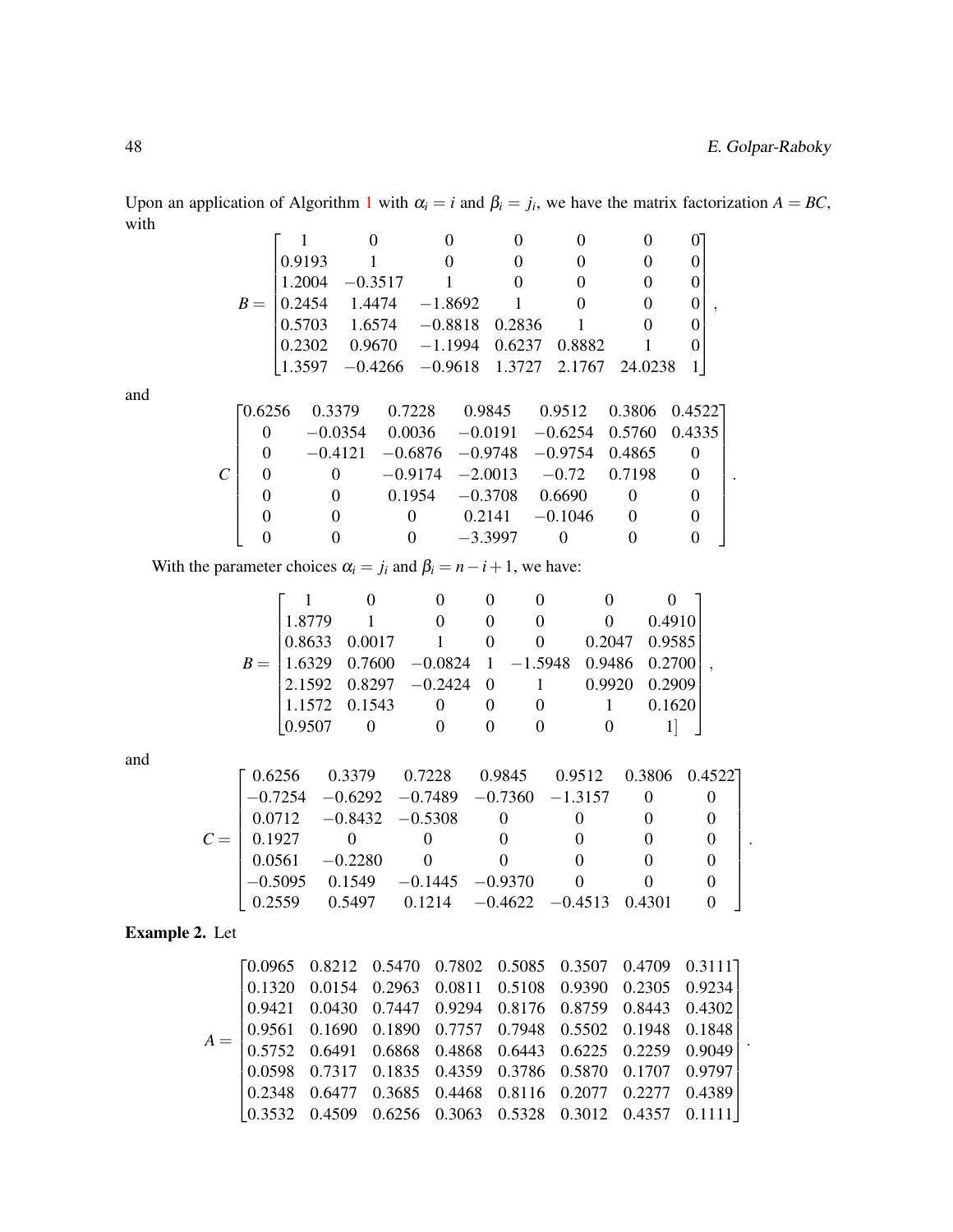Using the function *GenSchurW Z*, we have a *WZ* factorization as follows:

$$
B = \begin{bmatrix} 1 & 0 & 0 & 0 & 0 & 0 & 0 & 0 & 0 \\ 3.1412 & 1 & 0 & 0 & 0 & 0 & 0 & -0.4845 \\ 0.4768 & 0.7895 & 1 & 0 & 0 & 0 & -0.6421 & 2.5371 \\ -0.4130 & -0.1148 & 0.0991 & 1 & 0 & 9.5446 & 1.8450 & 2.8198 \\ 2.5787 & 0.3148 & -0.3475 & 0 & 1 & 1.0307 & 2.0490 & 0.9240 \\ 3.4226 & 0.4403 & 0 & 0 & 0 & 1 & 1.2522 & -0.7658 \\ 1.3003 & 0 & 0 & 0 & 0 & 0 & 1 & 0.3095 \\ 0 & 0 & 0 & 0 & 0 & 0 & 0 & 1 \end{bmatrix},
$$

and

$$
C = \left[\begin{matrix} 0.0965 & 0.8212 & 0.5470 & 0.7802 & 0.5085 & 0.3507 & 0.4709 & 0.3111 \\ 0 & -2.3457 & -1.1188 & -2.2213 & -0.8284 & -0.0167 & -1.0376 & 0 \\ 0 & 0 & -0.5644 & 1.1086 & -0.1320 & -0.2616 & 0 & 0 \\ 0 & 0 & 0 & 2.9264 & 4.8960 & 0 & 0 & 0 \\ 0 & 0 & 0 & 0.8319 & -0.3262 & 0 & 0 & 0 \\ 0 & 0 & -0.0453 & -0.1922 & -0.5709 & 0.0524 & 0 & 0 \\ 0 & -0.5596 & -0.5364 & -0.6625 & -0.0145 & -0.3415 & -0.5195 & 0 \\ 0.3532 & 0.4509 & 0.6256 & 0.3063 & 0.5328 & 0.3012 & 0.4357 & 0.1111 \end{matrix}\right].
$$

We illustrate that *B* is a *W* matrix and *C* is a *Z* matrix. By applying the function *GenSchurZW* for computing the *ZW* factorization, we obtain the following result:

|  |  | $-0.6566$ 1.8535 2.2604 $-1.9992$ $-1.2902$ 0.1916 0 |                                      |           |           |  |  |
|--|--|------------------------------------------------------|--------------------------------------|-----------|-----------|--|--|
|  |  | $-2.2447$                                            | $-1.7400$ 2.9393                     |           | 2.7711    |  |  |
|  |  |                                                      | 1.7790                               | $-0.9256$ |           |  |  |
|  |  |                                                      |                                      |           |           |  |  |
|  |  |                                                      |                                      |           |           |  |  |
|  |  |                                                      | 0.8554                               | $-0.4675$ |           |  |  |
|  |  |                                                      | $-0.7163$ $-0.9498$                  | 2.4314    | $-1.0903$ |  |  |
|  |  |                                                      | $-0.0365$ $-0.5494$ 1.5047 $-0.7754$ |           |           |  |  |

and

$$
C = \left[\begin{matrix} -0.3187 & 0 & 0 & 0 & 0 & 0 & 0 & -0.3269 \\ 0.9520 & -3.2962 & 0 & 0 & 0 & 0 & 1.1882 & -2.7562 \\ -0.2264 & 0.3431 & 1.0442 & 0 & 0 & 0.4733 & 0.7068 & 0.9390 \\ 0.9561 & 0.1690 & 0.1890 & 0.7757 & 0.7948 & 0.5502 & 0.1948 & 0.1848 \\ 0.5752 & 0.6491 & 0.6868 & 0.4868 & 0.6443 & 0.6225 & 0.2259 & 0.9049 \\ -0.4891 & 0.8906 & 0.3429 & 0 & 0 & 0.4074 & 0.1097 & 1.2447 \\ -0.9510 & 0.4469 & 0 & 0 & 0 & 0 & 0.4894 & 0.4440 \\ 0.2229 & 0 & 0 & 0 & 0 & 0 & 0 & -0.4199 \end{matrix}\right].
$$

The results show that *B* is a *Z* matrix and *C* is a *W* matrix.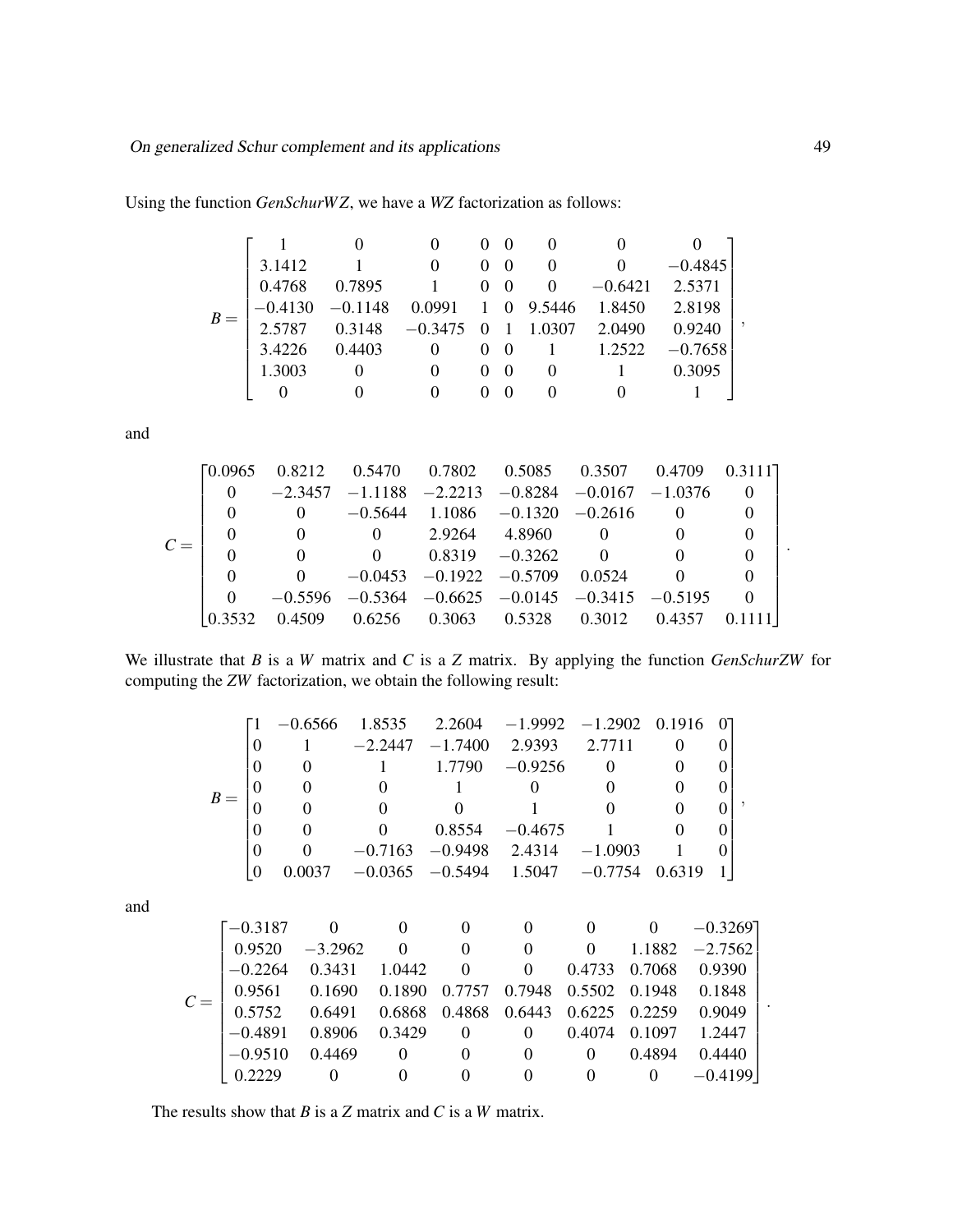#### References

- <span id="page-11-1"></span>[1] J. Abaffy, C.G. Broyden, E. Spedicato, *A class of direct methods for linear systems*, Numer. Math. 45 (1984) 361–376.
- <span id="page-11-10"></span>[2] T. Ando. *Generalized Schur complements*, Numer. Linear Algebra Appl. 27 (1979) 173–186.
- <span id="page-11-11"></span>[3] R.B. Bapat. A refinement of Oppenheim's inequality, In current Trends in Matrix Theory: Proceedings of the Third Auburn Matrix Theory Conference, (1987) 29–32.
- <span id="page-11-13"></span>[4] D. Carlson, E. Haynsworth, T. Markham, *A generalization of the Schur complement by means of the Moore*−*Penrose inverse*, SIAM J. Appl. Math. 26 (1974) 169–175.
- <span id="page-11-3"></span>[5] H. Esmaeili, N. Mahdavi-Amiri, E. Spedicato, *A class of ABS algorithms for linear Diophantine systems*, Numer. Math. 90 (2001) 101–115.
- <span id="page-11-4"></span>[6] H. Esmaeili, N. Mahdavi-Amiri, E. Spedicato, *Generating the integer null space and conditions for determination of an integer basis using the ABS algorithms*, Bull. Iranian Math. Soc. 27 (2001) 1–18.
- <span id="page-11-14"></span>[7] D.J. Evans, A. Hadjidimos and , D. Noutsos, *The parallel solution of banded linear equations by the new quadrant interlocking factorization (Q.I.F.) method*, Int. J. Comput. Math. 9 (1981) 151–161.
- <span id="page-11-0"></span>[8] D.J. Evans, M. Hatzopoulos, *A parallel linear system solver*, Int. J. Comput. Math. 7 (1979) 227– 238.
- <span id="page-11-9"></span>[9] E. Golpar-Raboky, N. Mahdavi-Amiri, *A generalization of the ABS algorithms and its application to some special real and integer matrix factorizations*, submitted.
- <span id="page-11-7"></span>[10] E. Golpar-Raboky, N. Mahdavi-Amiri, *A new interpretation of the integer and real WZ factorization using block scaled ABS algorithms*, Stat. Optim. Inform. Comput. 2 (2014) 243–256.
- <span id="page-11-6"></span>[11] E. Golpar-Raboky, N. Mahdavi-Amiri, *Diophantine quadratic equation and Smith normal form using scaled extended integer Abaffy-Broyden-Spedicato algorithms*, J. Optim. Theory Appl. 152 (2012) 75–96.
- <span id="page-11-8"></span>[12] E. Golpar-Raboky, N. Mahdavi-Amiri, *WZ factorization via Abaffy-Broyden-Spedicato algorithms*, Bull. Iranian Math. Soc. 40 (2014) 399–411.
- <span id="page-11-5"></span>[13] M. Khorramizadeh, N. Mahdavi-Amiri, *Integer extended ABS algorithms and possible control of intermediate results for linear Diophantine systems*, 4OR 7 (2009) 145–167.
- <span id="page-11-15"></span>[14] S.C.S. Rao, *Existence and uniqueness of WZ factorization*, Parallel Comput. 23 (1997) 1129–1139.
- <span id="page-11-12"></span>[15] R. L. Smith, *Some interlacing properties of the Schur complement of a Hermitian matrix*, Linear Algebra Appl. 177 (1992) 137–144.
- <span id="page-11-2"></span>[16] E. Spedicato, E. Bodon, X. Zunquan, N. Mahdavi-Amiri, *ABS methods for continous and integer linear equations and optimization*, CEJOR 18 (2010) 73–95.